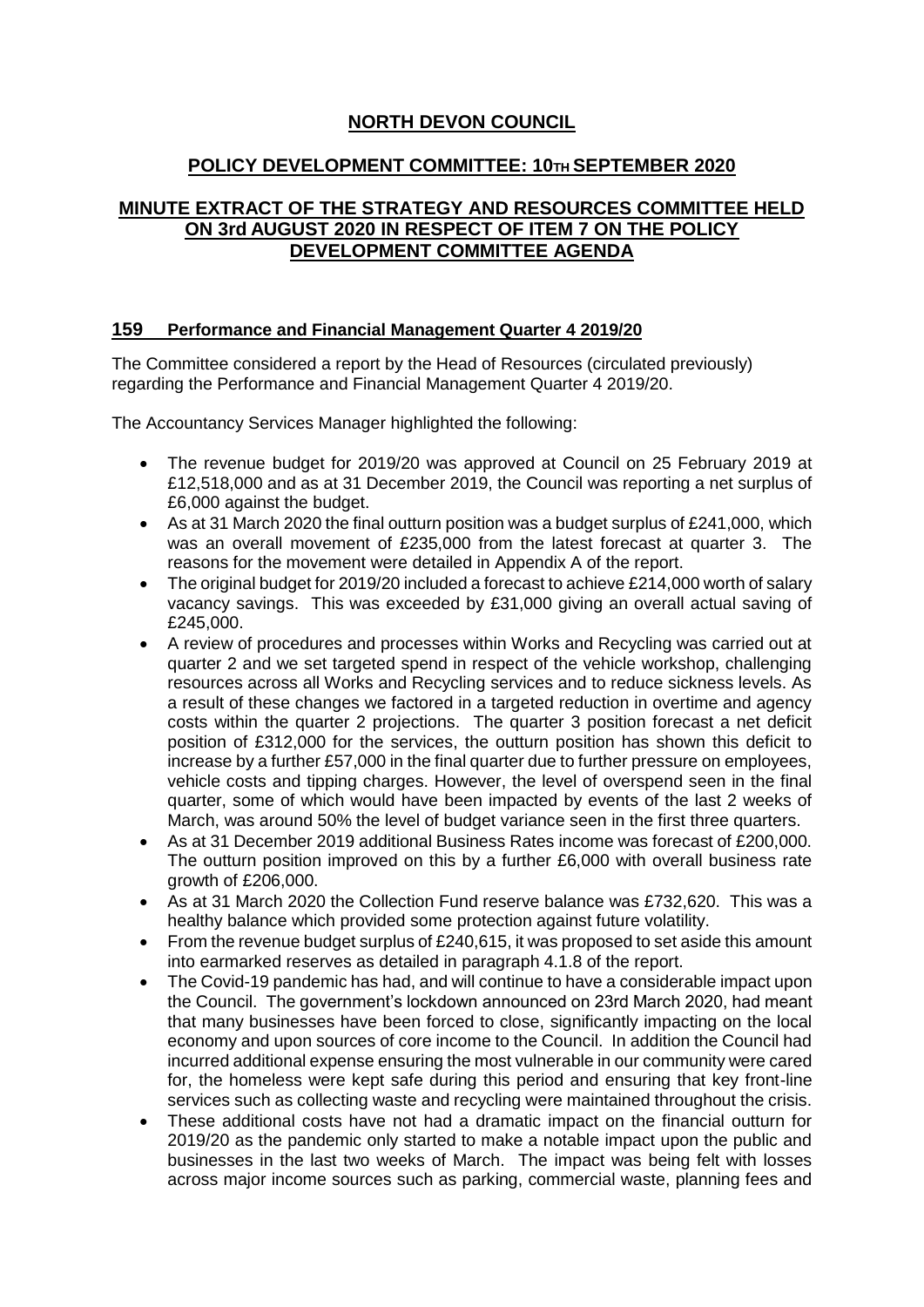income from our pannier market, together with reductions in the collection of taxation income from council tax and business rates.

- As part of closing the year-end accounts for 2019/20 we looked at the amount of debt outstanding to the Council and have reviewed the level of bad debt provision made and increased some areas of the provision to ensure that we prudently make provision for any impact from the pandemic. Any such increased provision cost was accounted for within the 2019/20 accounts and included within the overall outturn surplus shown in this report. Of course, it is early days in terms of the recovery and these provisions are estimates; however they will be monitored ongoing through this year and reported as part of in-year monitoring as the true scale of its impact on the Council's finances will be felt during 2020/21.
- Appendix B "Movement in Reserves and Balances" detailed the movements to and from earmarked reserves in 2019/20.
- Appendix C "Strategic Contingency Reserve" detailed the movements and commitments.
- Appendix D "Capital Programme 2019/20". The revised Capital Programme was £8,127,275. Actual spend on the Capital Programme for 2019/20 financial year was £5,453,943. The variance against the budget of £8,127,275 is (£2,673,332); all of which would be carried forward into the 2020/21 Capital Programme to fund on-going projects. In order to pay for the £5,453,943 capital investment the Council funded this from £3,976,541 received from external sources in the form of grants and other assistance, £604,986 of internal resources held specifically for capital projects, £328,655 from capital receipts and £543,761 from internal borrowing.
- Appendix E "Capital Programme 2020/21 to 2022/23.
- Project under spends of £2,673,332 from 2019/20 year were brought forward to produce a revised Capital Programme for 2020/21 year of £15,295,360; 2021/22 financial year of £10,739,664 and the 2022/23 financial year of £2,701,570.
- Further variations of £715,224 were proposed to the 2020/21 to 2022/23 Capital Programme as detailed in paragraph 4.4.8 of the report.
- The Programme of £29,451,818 is funded by Capital Receipts / Borrowing (£14,844,331), External Grants and Contributions (£12,035,158) and Reserves (£2,572,329).
- Once the funds had been included within the Capital Programme the Constitution required a separate decision to release those funds. The schemes detailed in paragraph 4.4.14 detailed the schemes where funds needed to be released so that funding could start within the following three months.
- Treasury Management (paragraph 4.5) and Debt Management (paragraphs 4.6 and 4.7) of the report.
- Appendix F "Service Plan Performance Indicators".

In response to questions, the Head of Resources advised the following:

- It was disappointing that the overspend for the Waste and Recycling service had continued. The income was volatile. Work was being undertaken with managers in relation to reducing the level of sickness absence. Work was also being undertaken to review the infrastructure such as the delivery of the vehicle fleet and workshop and to make the process as efficient as possible. It was important that the service infrastructure was stable prior to consideration of rolling out the three weekly collection of residual waste.
- The number of vehicles held under the operators licence had increased from 48 to 61 to ensure that the correct level was being held in line with the number of vehicles. There were no additional costs to this element.
- The remaining budget for the Watersports Centre was £1.3m as detailed in Appendix E which was over two financial years. The original budget was £1.5m with funding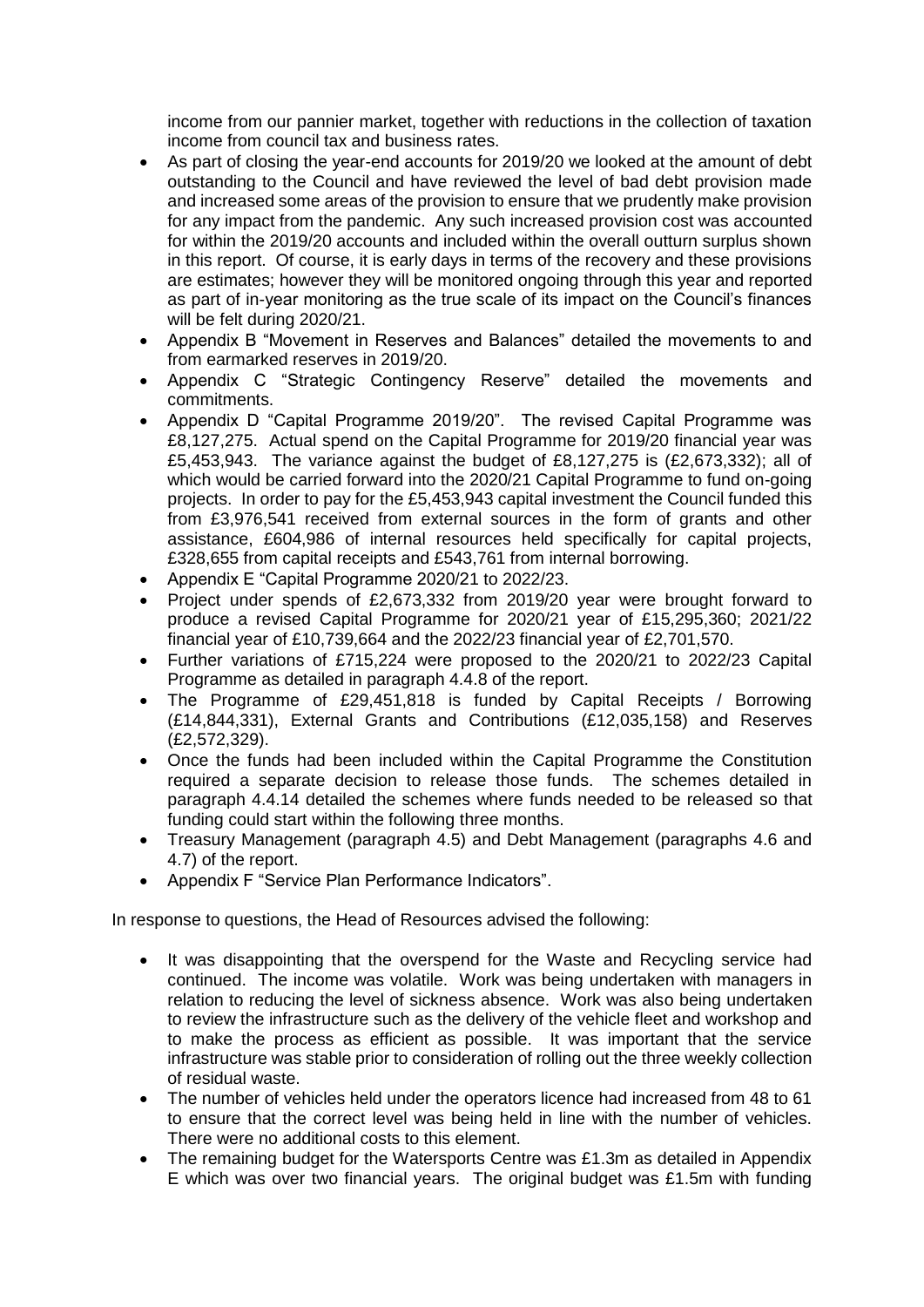secured from the Coastal Communities fund. The costs for building the centre at Larkstone was now estimated to be nearer £2.8m.. The Council had submitted a funding bid to the Local Enterprise Partnership for further government funding two weeks ago and was awaiting the outcome. If the bid was unsuccessful, then other options would be explored to make the project viable. The project needed to be viable in both revenue and capital expenditure. Once the funding was in place, then the Council would seek to deliver the project in the most economic and viable way and mitigate the concerns that had been previously raised.

- Even though the Council had a positive financial outcome for the year 2019/20, the Council faced unprecedented financial pressures for this and future financial years. The Government had awarded funding of just under £1.2m to the Council towards additional cost pressures. The Government had also recently made an announcement regarding fees and charges income and the Council was awaiting further technical guidance. The Council have experienced significant loss in income areas such as car parks revenue and are anticipating losses in collection of Council Tax and Business Rates. The Council was continuing to lobby the Government regarding further financial contributions as opposed to spreading the taxation losses over a three year period. As soon as confirmation had been received the budget and Medium Term Financial Plan would be revised and brought to Members.
- Many service plan deadlines had been revised and extended as a result of the Covid19 pandemic.

In response to a question, the Head of Place advised the following:

 Deadlines for actions P PBP 05 19/20, CE P 02 18/19 and CEP 07 17/18 had been extended to dates in 2021/22. He would review the completion dates to ensure that the dates were accurate and that actions were delivered as soon as practical.

In response to a question, the Chief Executive advised:

 That the Corporate Plan would be refreshed following the outcomes of the Peer Review. The Plan would then filter down to service plans. Members would have the opportunity to work with officers from October 2020 onwards and the service plans would be presented to Committee early next year.

RESOLVED:

- (a) That the actions being taken to ensure that performance is at the desired level be noted;
- (b) That the contributions to/from earmarked reserves as detailed in paragraph 4.2 be approved;
- (c) That the movements on the Strategic Contingency Reserve as detailed in paragraph 4.3 be noted;
- (d) That funds be released for the capital schemes listed in paragraph 4.4.14;
- (e) That the sections dealing with Treasury Management (paragraph 4.5) and Debt Management (paragraphs 4.6 and 4.7) be noted.

RECOMMENDED: